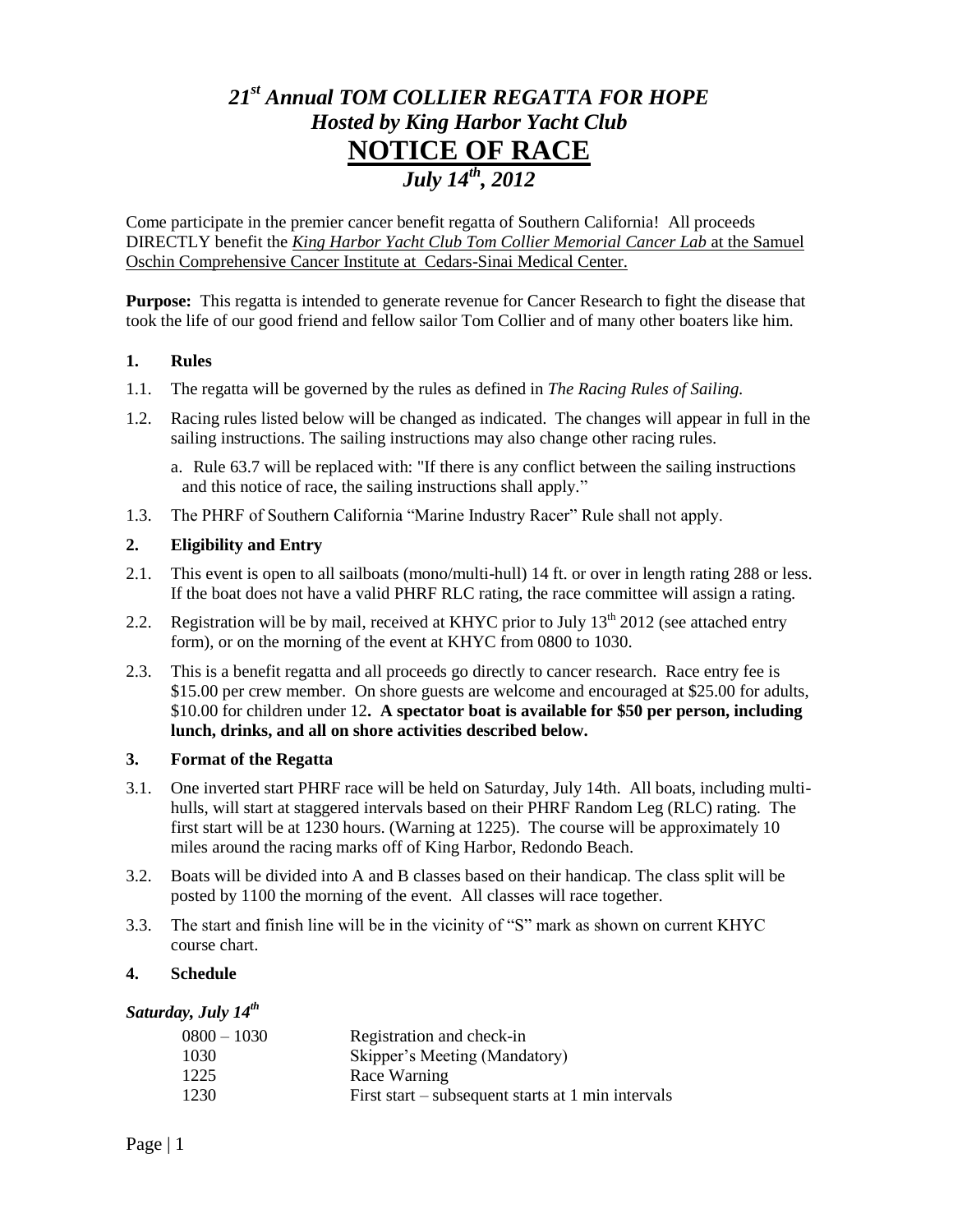1500 On-shore activities begin

## **5. Sailing Instructions**

Preliminary sailing Instructions may be available online, and final official sailing instructions will be available onsite at check-in.

## **6. The Course**

The course will be approximately 10 miles around buoys in the King Harbor area. Details will be included in the Sailing Instructions.

## **7. Scoring**

This is an inverted start handicap event. As such boats will be scored in the order of finish. Scoring will be determined for overall position as well as for PHRF A, PHRF B, multihull, and any individual class with 3 or more boats starting the race. **THE FIRST JUNIOR SKIPPER UNDER 18 YEARS OF AGE ON THE DAY OF THE EVENT WILL BE SCORED AS THE WINNER OF THE NEIL ARMSTRONG PERPETUAL TROPHY.**

## **8. Prizes**

Prizes will be given as follows:

Overall: 1st through  $5<sup>th</sup>$  – Overall winner will have his/her name inscribed on the Tom Collier Perpetual Trophy PHRF A and/or B:  $1^{\text{st}}$  if NOT already awarded an overall trophy. Neil Armstrong Perpetual:  $1<sup>st</sup>$  Junior skipper under 18 yrs of age day of the event Fleets with 3 or more boats starting:  $1<sup>st</sup>$ Multihulls:  $1<sup>st</sup>$ 

# **9. On-shore activities**

This event is FAMOUS for the post-race festivities. All racers, spectator boat participants, and on-shore guests are invited to attend. The activities include hor's d'ouerves, fish tacos, hot dogs/brauts, no-host bar, opportunity drawing, silent auction, and a very entertaining live auction. Opportunity drawing grand prize is an iPad 2! Dr Phil Koeffler from the King Harbor Yacht Club Tom Collier Cancer Research Lab will briefly describe the research we are, in part, helping to fund.

## **10. Further Information**

For additional information please contact:

Regatta Chair: Mark Folkman, (310) 316-2976 o[r folkman@verizon.net](mailto:folkman@verizon.net)

Principal Race Officer: Janine Thompson, (310) 370-5179 or janine@piperdigital.com

KHYC Club Manager: Dinah Lary, (310) 376-2459 or [dinah2@earthlink.net](mailto:dinah2@earthlink.net)